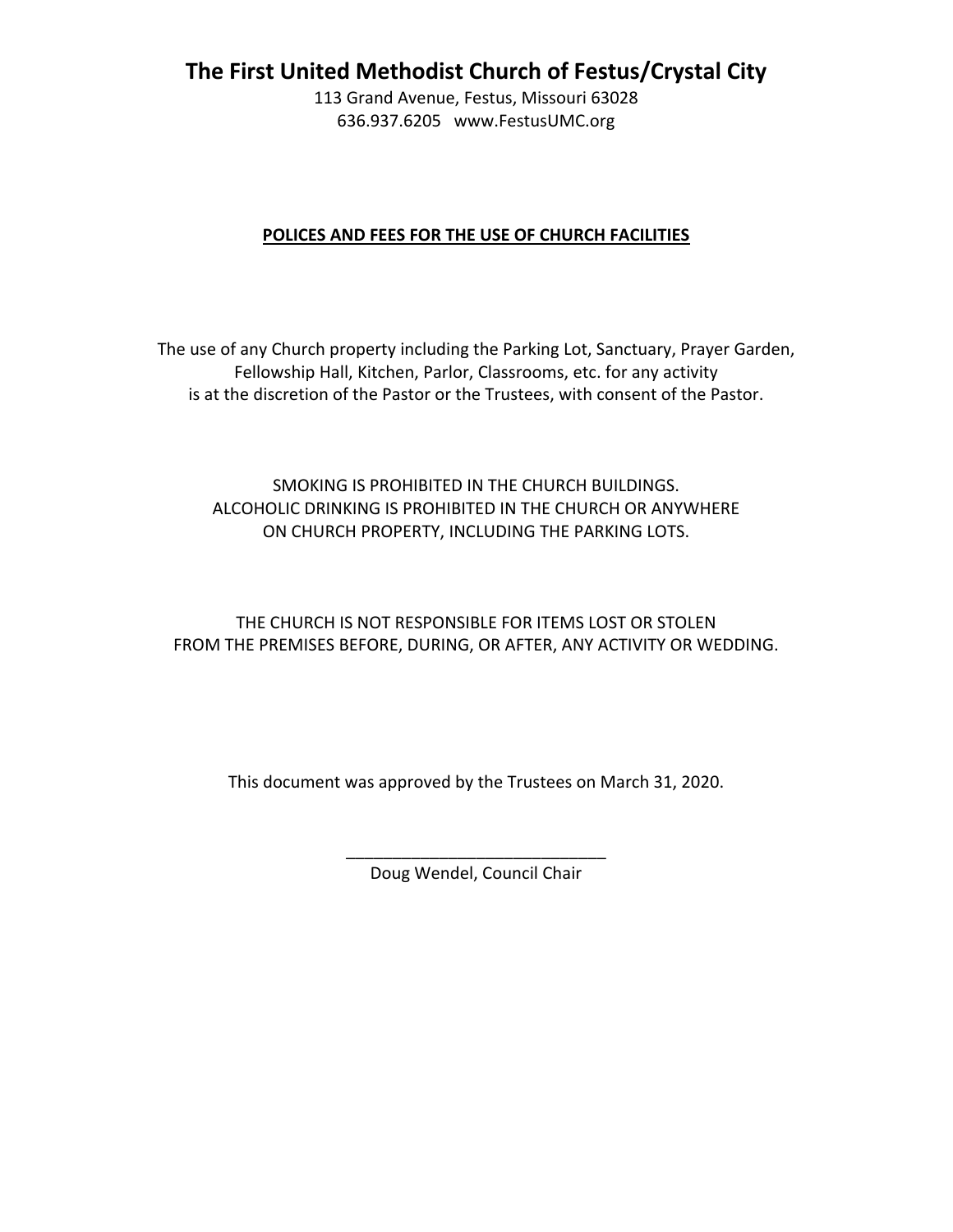# Policies of the Use of First United Methodist Church of Festus/Crystal City

## Preliminary Planning

- 1. Use of the Church must be scheduled through the Pastor's Office.
- 2. All Church organizations shall have first priority for scheduling.
- 3. Wedding
	- a. The wedding information form must be completed and submitted to schedule a wedding.
	- b. The wishes of the bride and groom (music, vows, order of service, etc.) must be reviewed and must be considered appropriate by the Pastor
	- c. A preliminary 30-minute meeting with the Pastor is required before the decision to proceed is made. At this time the couple will need to have read this brochure and agree to follow the guidelines contained herein.
	- d. The Pastor presently on assignment to the Church shall conduct all weddings, unless, at the discretion of the Pastor, other pastors may participate.
- 4. Funerals

The Pastor presently on assignment to the Church shall conduct all funerals, unless, at the discretion of the Pastor, other pastors may participate.

# Pre-Wedding Counseling

- 1. Your wedding is one of the most important events in your life. It is a lifetime commitment. The Church wants to support this goal in the spirit of celebration. We wish to communicate clearly what our expectations are for it to be a uniquely Christian ceremony, even though either the bride, or the groom-to-be, may not be members of this Church. As a Church, we wish to help you celebrate and plan your wedding just as you might want it. At the same time, we want to be true to the traditions that we understand and treasure as United Methodists. Some practices of society are not appropriate in a Christian ceremony. First and foremost, this is not just a wedding. It is a worship service where God is preeminent. We view it as a spiritual event that transcends the couple and does not focus solely on the romantic images of a wedding, but on God. Since it is a Christian worship service from a United Methodist perspective, we believe the Pastor to be the arbiter of what is appropriate for worship in both liturgy and music.
- 2. We believe an understanding of the Christian tradition is fundamental to every marriage. The Church requires a minimum of 3 (three) premarital counseling sessions with the Pastor. The cost for members and non-members is \$50 (fifty dollars) which covers the cost of materials. The bride and/or the groom may pursue this avenue further and schedule additional counseling if they desire. The Pastor may waive the premarital counseling requirement in consultation with the couple.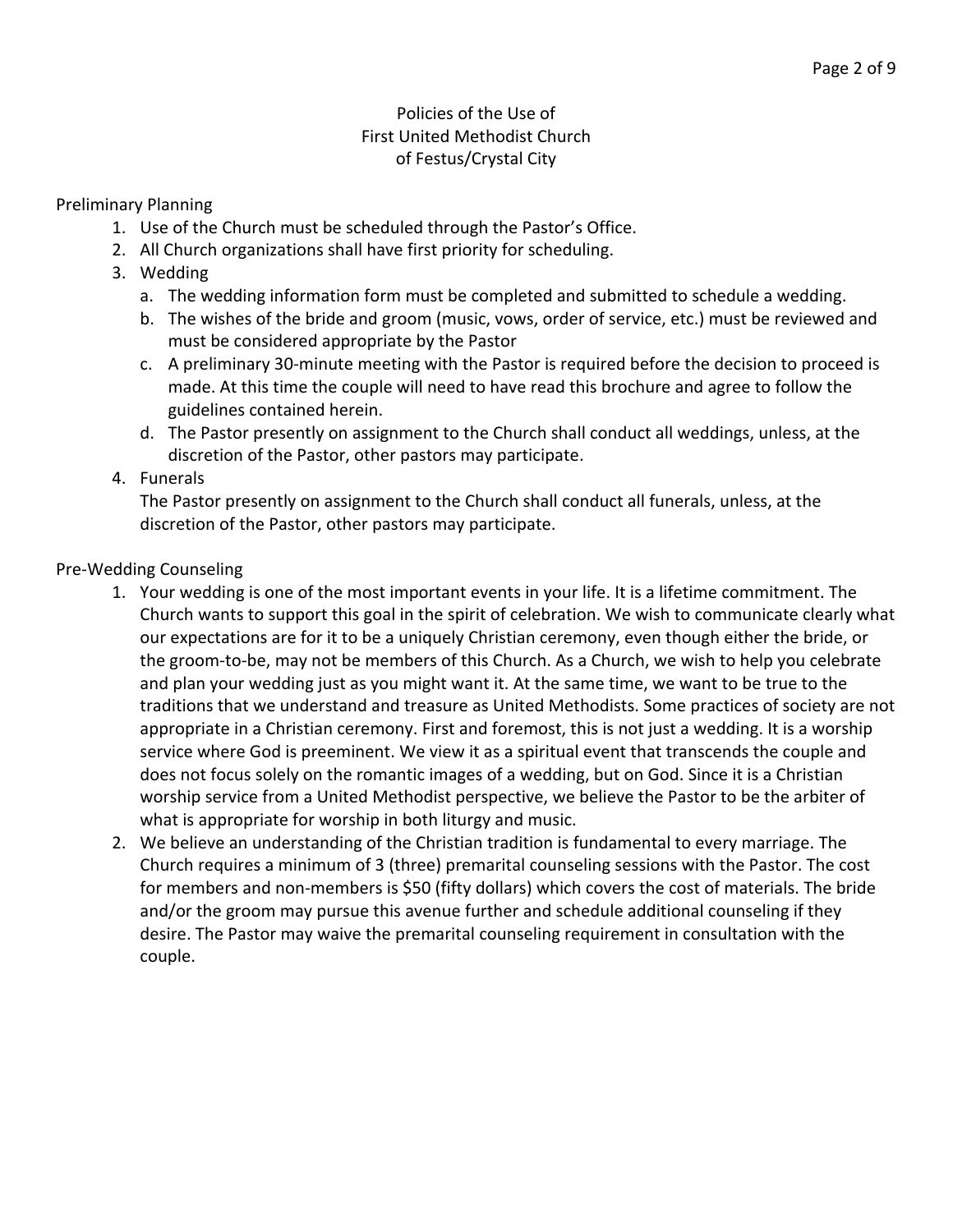### Wedding - Church Attendance

Because the wedding vows speak very powerfully of the couple's commitment to Christ, we require the prospective couple to attend worship services in this Church at least twice before the wedding date, unless exempted by the Pastor.

## Wedding - Order of Service

The standard worship service is the basic marriage ceremony found in the United Methodist Hymnal on page 864. You may choose to prepare your own vows. However, this will require very careful planning with the Pastor, and he/she will be the final judge of what is appropriate. The use of an Order of Service bulletin can be very helpful for worshipers. You will need to work out the details with the Pastor.

### Music - Wedding & Events

- 1. No later than one month prior to the wedding (event), all music (organ, piano, solo, recorded, instrumental, etc.) must be discussed with the Church organist, otherwise the Church will choose and incorporate all music where appropriate, including the desires of the Pastor. The Church organist/pianist shall be used for weddings and other activities. The organist shall have the final decision about the music. If a Church organist is not available, a substitute organist may be provided by the bride, but the substitute must be approved by the current Church organist.
- 2. We encourage where appropriate, the inclusion of congregational hymns. The use of soloists for a wedding is encouraged if deemed appropriate by the Church organist and/or the Pastor.
- 3. Pre-recorded music can be used. A fee is required for a trained person in our Church to operate our Church sound system (please see the fee schedule).
- 4. All music needs to be planned in coordination with the Pastor and the musicians.

### Wedding - Marriage License

The license shall be given to the Pastor at the rehearsal or no less than 24 hours before the ceremony begins.

### Wedding - Participants

If the bridge and groom would like to have children under 4 years of age participate in the wedding ceremony, the Pastor must be consulted before promising the children they are to be participants.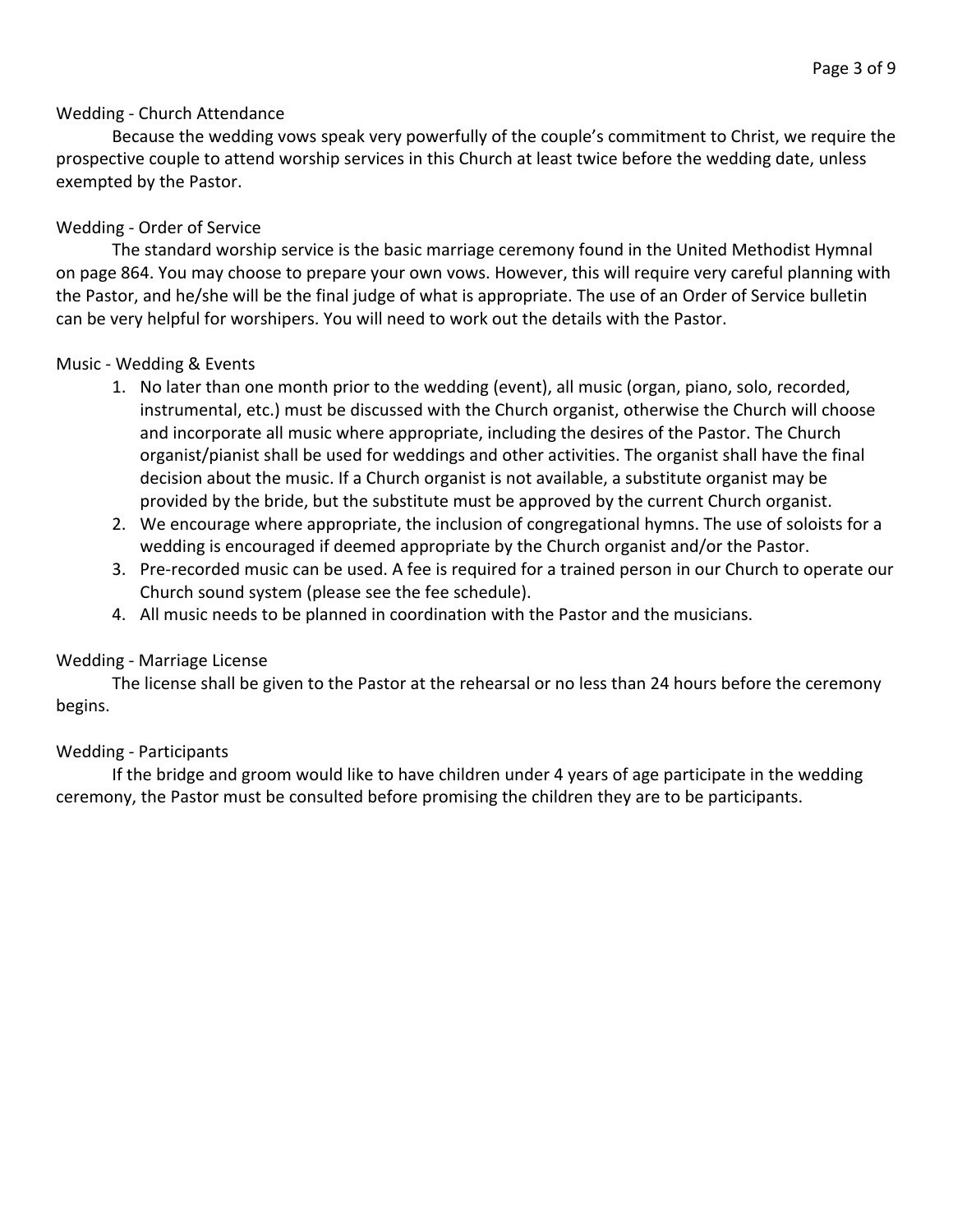## Children

- 1. For childcare to be provided by the Church, or by any organization or any activity sponsored by the Church or by any organization using the Church, an adult who has Safe Sanctuary training and certification must be present.
- 2. Other Events/Wedding A children's room is available, but adult supervision must be provided by the organization having the event. The Church may be able to provide a paid attendant to be paid by the people having the event.
- 3. Wedding Adult supervision of all children during the wedding, reception, and rehearsal is required.

# Weddings at Other Locations

The guidelines do not preclude an outdoor wedding or a home wedding. However, neither of these options nullify the Church's expectations as to the character of a Christian wedding. The Church would suggest that the loss of the symbols of the Church in an outdoor wedding, the difficulty in arranging musical accompaniment, the lack of voice amplification for the minister, and the possibility of inclement weather, all tend to make an outdoor wedding less desirable. The Church Sanctuary is a powerful symbol and vessel of our faith. We encourage couples planning marriage to use the Sanctuary.

### Furniture

- 1. No furniture shall be moved for any event, however, the pulpit and lectern may be moved with approval of the Pastor, and the chairs and tables in the Fellowship Hall may be moved.
- 2. All furniture moved must be replaced. This is not the responsibility of the Custodian.
- 3. Pianos in the Church shall not be moved.

### Photography

- 1. During a worship service the Holy Spirit is present. This presence cannot be captured on videotape or in a photograph. The specialness of the spiritual activity cannot be captured or repeated. Therefore, we ask everyone to abide by the following rules of photography for Sanctuary events or weddings.
- 2. Sanctuary Events or Wedding
	- a. We encourage all photos to be taken *after* the ceremony.
	- b. When the bride reaches the altar all flash photography must stop. Families and friends are not to take snapshots or videotapes of any kind from their pew seats for the duration of the worship service.
	- c. A stationary camera in the balcony may be used and may be attended by a photographer, but it is requested that the photographer should be as discreet as possible and take *available light* photographs (no flash cameras and no flood lights) from a stationary position.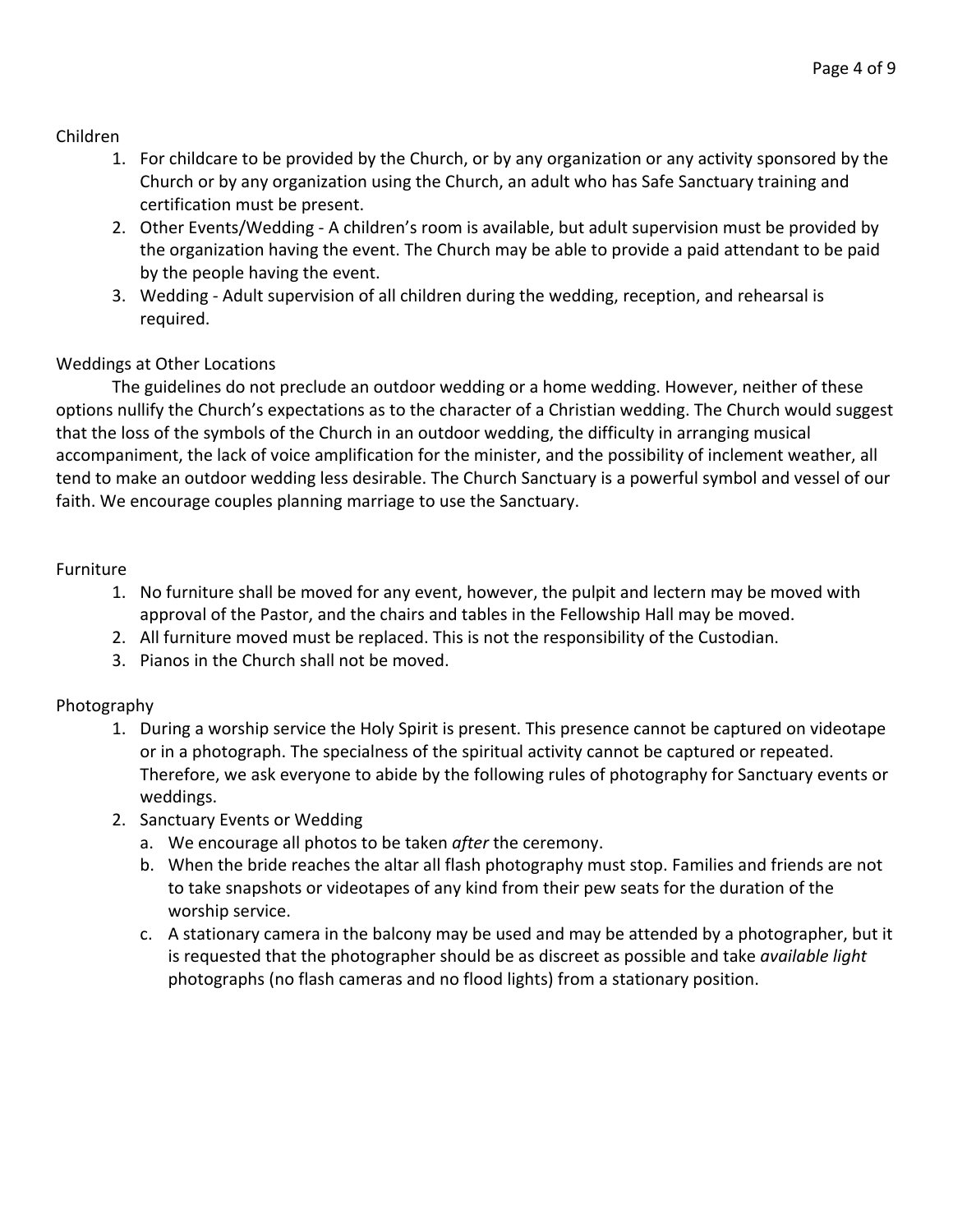- d. If photographs are to be taken before the wedding, the photographer must complete his work in the sanctuary at least *one hour* before the worship service begins.
- e. A video camera may be set up on a tripod in the choir loft with the approval of the Pastor. The monitor should be discreet concerning noise and movement. The camera should be set up at least 30 minutes before the service and may be turned on 15 minutes before the service and should not be monitored. A monitor may approach the camera 5 minutes after the end of the event.

## Dressing Area

- 1. Dressing at the Church is restricted to designated areas. The dressing area for the women is in the Parlor.
- 2. The dressing area for the men is in the choir room, or classrooms, if needed.

# Completion of Service - Saturdays

No wedding or ceremony can be scheduled later than 2:00PM in the Sanctuary on Saturdays. All party members must be out of the Church and all furniture must be put back in place by 4:00PM. Also, all decorations shall be removed and disposed of properly. There is a Church service on Saturday evening.

## **Decorating**

- 1. Decorating the Church may greatly enhance a ceremony. Decoration time must be arranged in consultation with the Pastor.
- 2. If flowers are to be pinned on the participants, this should be done in the dressing area, not at the entrance to the Church.
- 3. Flowers may be placed to the side of the altar. It takes a large floral arrangement to show up in the Sanctuary. Green plants are appropriate. Pew bows maybe be used, but they must be fastened with a hanger and no tape of any kind shall be used.
- 4. NO tape, tacks, nails or anything that would leave marks may be used.
- 5. NO rice, bird seed, balloons or real flower petals may be used. Silk flower petals may be used if an aisle runner is used. If an aisle runner is used, you will need one which is 45 ft. Long.
- 6. Nothing should be thrown toward the bride and groom inside or outside of the Church.
- 7. Candles may be used with permission from the Pastor. If candles are used, they must be dripless, to protect the carpeting, and must have chimneys to protect hair and clothing. Aisle candles are prohibited.
- 8. For a wedding, most couples choose to use a unity candle. This should have its own stand for protection of Church property.
- 9. Stringers may not be placed from pew to pew because of the hazard that it creates.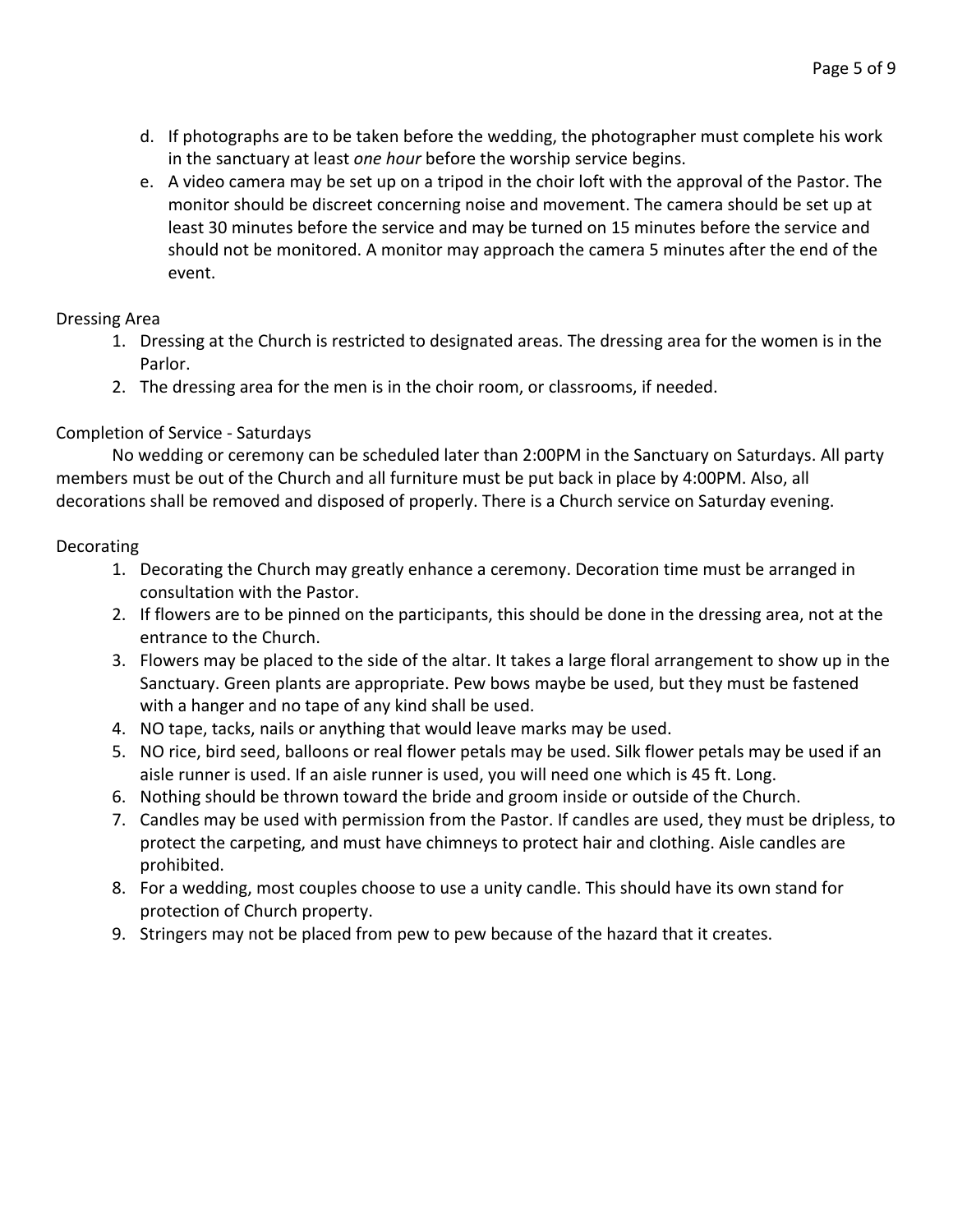### Rehearsal - Wedding

- 1. All members of the wedding party shall be at the Church 15 minutes before the rehearsal begins.
- 2. Rehearsals are usually held the evening before the wedding.
- 3. The Pastor directs the rehearsal.

## Fellowship Hall / Kitchen - Dinners

*Used for Rehearsal Dinner or Reception Dinner for a wedding or Group Dinner held for a Non-Member or Member*

Anytime the Fellowship Hall and Kitchen are used, the dishwasher, coffee pots, freezer, refrigerator, stove, dishes, silverware, chairs and tables, etc. should be cleaned and the chairs and tables should be placed as they were found. The trash cans should be emptied, and fresh liners placed inside.

|                          | Non-Members Members |  |
|--------------------------|---------------------|--|
|                          |                     |  |
|                          |                     |  |
| (Approved by the Pastor) |                     |  |
|                          |                     |  |

### Fellowship Hall / Kitchen - Refreshments

|    | Used for Refreshment Only for a Wedding Reception               |             |                |
|----|-----------------------------------------------------------------|-------------|----------------|
| or |                                                                 |             |                |
|    | Group Meeting with refreshments held for a Non-Member or Member |             |                |
|    |                                                                 | Non-Members | <b>Members</b> |
|    |                                                                 |             |                |
|    |                                                                 |             |                |
|    | (Approved by the Pastor)                                        |             |                |

3. Custodial Fee (Non-Refundable).............................................\$75...........................\$75

# Fellowship Hall / Kitchen - Catered

*The caterer should be approved by the Pastor. The caterer may use the tables, chairs, electric outlets and trash containers. The trash cans should be emptied, and fresh liners placed inside. Silverware, dishes, dishwasher, etc. shall not be used.*

|                          | Non-Members Members |  |
|--------------------------|---------------------|--|
|                          |                     |  |
|                          |                     |  |
| (Approved by the Pastor) |                     |  |
|                          |                     |  |

### Fellowship Hall - Meeting

*No refreshments of any kind are served and kitchen is not used.*

| Non-Members | <b>Members</b> |
|-------------|----------------|
|             |                |
|             |                |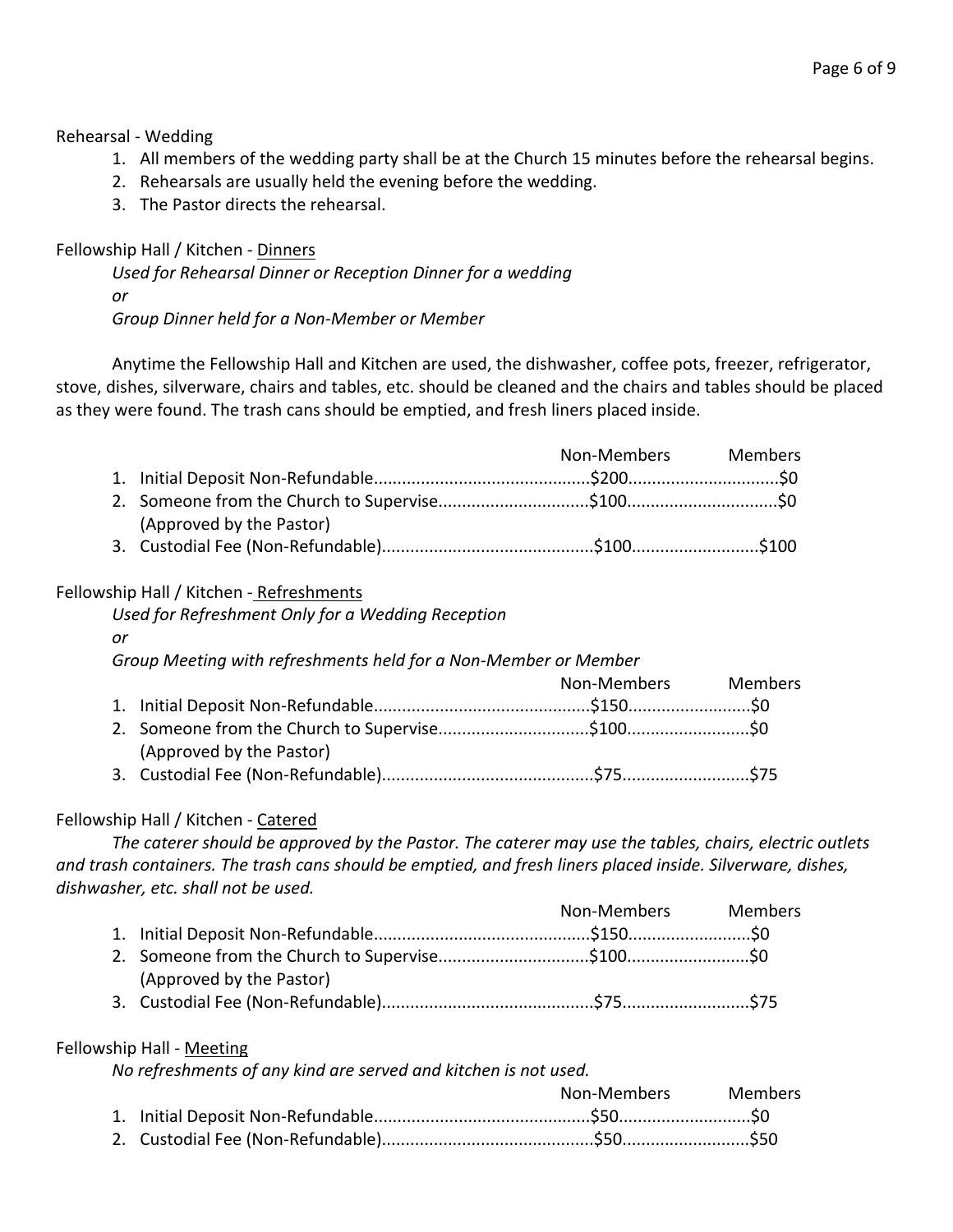### Parlor Meeting

- Non-Members Members 1. Refundable deposit.................................................................\$50...........................\$0
- 2. Any furniture including folding chairs which are moved must be replaced. (This is not the responsibility of the Custodian)

Sanctuary Usage (Other than Weddings)

- Non-Members Members 1. Initial Deposit.........................................................................\$200...........................\$0 \$75 is refundable to Non-Members if left in good condition.
- 2. The Pastor may appoint a Church member to supervise.......\$125..........................\$50
- 3. The Pastor must be given a written program which includes all details of the service and the names of the participants.

Classrooms (for a meeting)

|  | Non-Members Members |  |
|--|---------------------|--|
|  |                     |  |
|  |                     |  |

For Church members who are members prior to the first wedding consultation, there is no charge for the use of the Sanctuary. Pastoral services for members are part of the Pastor's ministry.

\* The following page includes use charges, custodial fees, and other miscellaneous fees, if you choose to use our facilities for a wedding.

\* The last page is a contract that all parties must sign before an event is placed on the calendar.

\* The total deposit must be paid at the time of signing of the contract.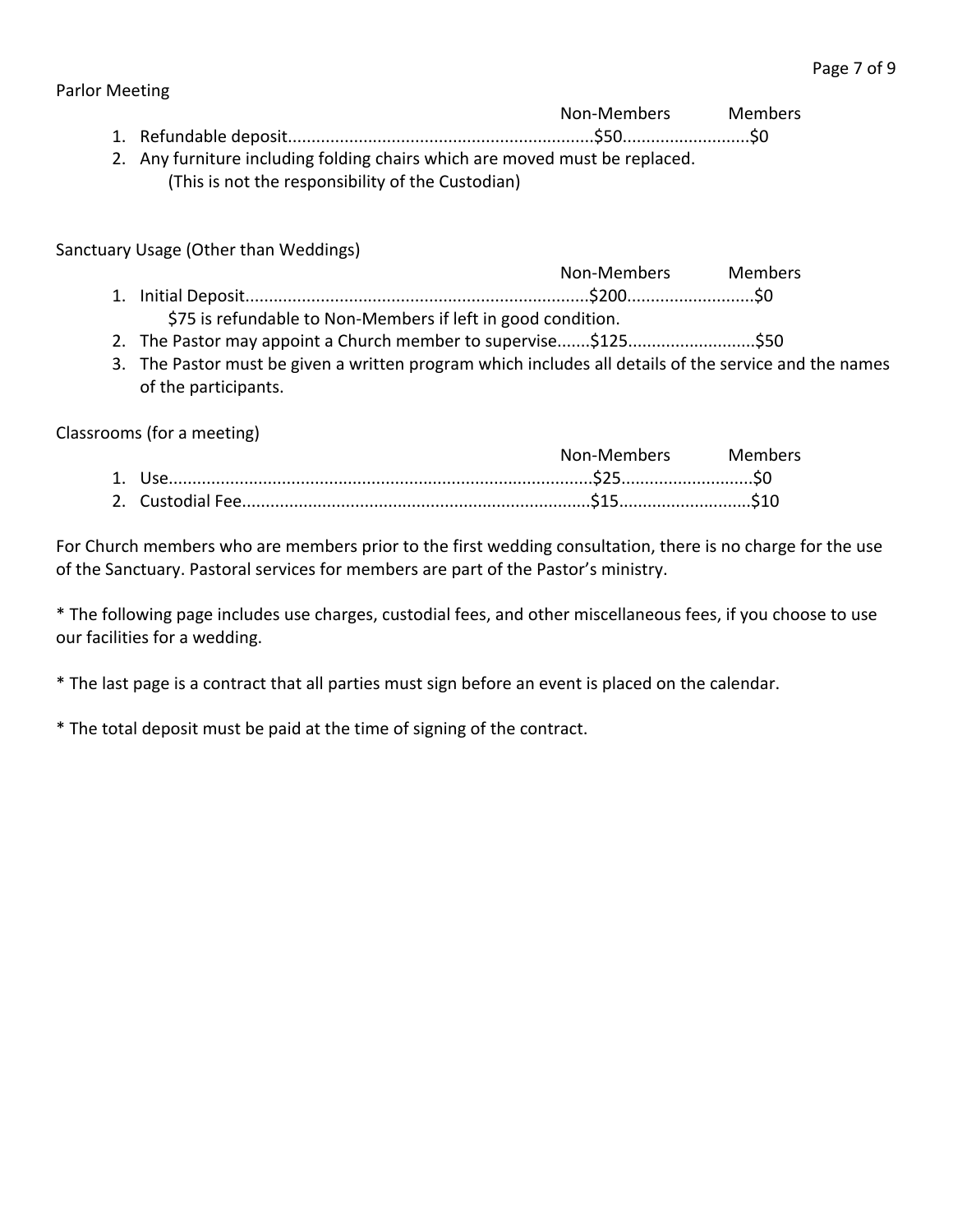# **Deposit Must be Made Before the Contract is Signed Non-Refundable Deposit Without Proper Notice**

| Non-Members | Members |                                                                                                           |
|-------------|---------|-----------------------------------------------------------------------------------------------------------|
| \$500       | \$0     | Sanctuary Wedding (no food or drink permitted)                                                            |
| \$200       | \$0     | Pastor                                                                                                    |
| \$50        | \$50    | Pre-Marriage Counseling (for materials, 3 sessions)                                                       |
| \$100       | \$80    | Organist/Pianist (approved by Church organist)                                                            |
| \$100       | \$80    | Soloist (approved by Church organist)                                                                     |
| \$75        | \$60    | Sound Technician (from the Church only)                                                                   |
| \$50        | \$0     | The Parlor (dressing room for the women)                                                                  |
| \$15        | \$0     | Classrooms (per room, dressing rooms for the men)                                                         |
| \$125       | \$0     | Wedding Co-Coordinator (from the Church, approved by the Pastor)                                          |
| \$80        | \$75    | <b>Custodial Fee for Sanctuary</b>                                                                        |
| Non-Members | Members |                                                                                                           |
| \$100       | \$0     | Parlor Wedding (no food or drink permitted)                                                               |
| \$75        | \$0     | Pastor                                                                                                    |
| \$50        | \$50    | Pre-Marriage Counseling (for materials, 3 sessions)                                                       |
| \$100       | \$75    | Pianist/Organist (approved by the Church organist)                                                        |
| \$100       | \$75    | Soloist (approved by Church organist)                                                                     |
| \$125       | \$0     | Wedding Co-Coordinator (from the Church, approved by the Pastor)                                          |
| \$60        | \$50    | <b>Custodial Fee</b>                                                                                      |
|             |         | There may be no more than 4 participants in a Parlor Wedding. The bride and groom and 2 (two attendants.  |
| Non-Members | Members |                                                                                                           |
| \$125       | \$0     | Garden Wedding (no food or drink permitted)                                                               |
| \$100       | \$0     | Pastor                                                                                                    |
| \$50        | \$50    | Pre-Marriage Counseling (for materials, 3 sessions)                                                       |
| \$100       | \$75    | Musician (approved by the Church organist)                                                                |
| \$100       | \$75    | Taped Music and Church Technician                                                                         |
| \$125       | \$0     | Wedding Co-Coordinator (from the Church, approved by the Pastor)                                          |
|             |         | There may be no more than 4 participants in a Garden Wedding. The bride and groom and 2 (two) attendants. |
| Non-Members | Members | <b>Wedding - Other Locations</b>                                                                          |

|      | -------------                                                    |
|------|------------------------------------------------------------------|
| S0   | Pastor                                                           |
| \$50 | Pre-Marriage Counseling (for materials, 3 sessions)              |
| S0   | Wedding Co-Coordinator (from the Church, approved by the Pastor) |
| S0   | Bride and Groom are responsible for all music and technicians    |
|      |                                                                  |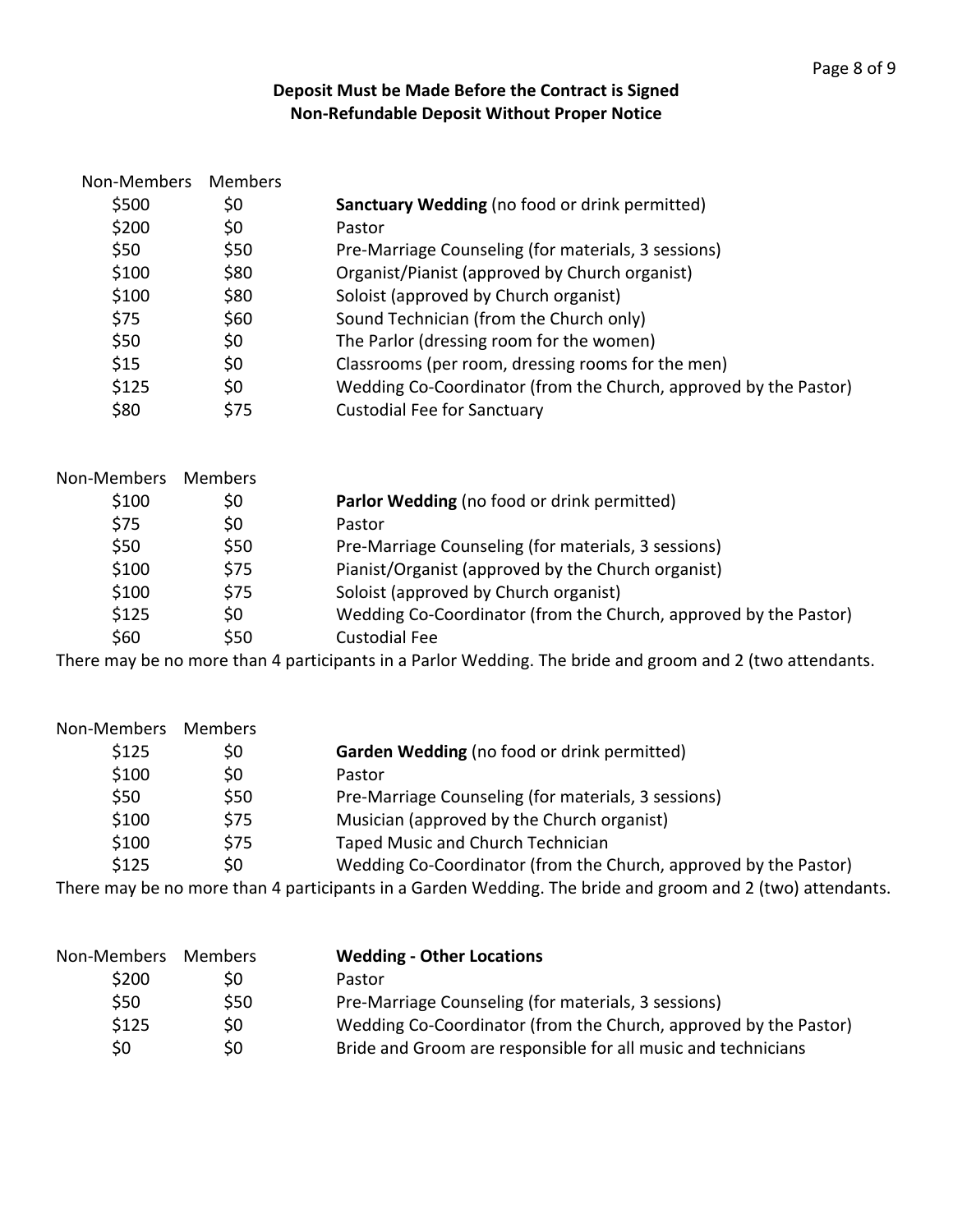### **COMMUNITY IMPROVEMENT PARTNERS BUILDING USE POLICY ADDENDUM 11.21.17**

1 – Non-profit, community organizations that are consistent with the purposes of First UMC *may* be designated as *Community Improvement Partners* by the Pastor, or the Trustees, with the Pastor's permission. As partners in mission, *Community Improvement Partners* may be granted permission to use the building, without fee, as long as they provide their own meeting supplies, and complete their own set-up, tear-down, and clean-up. If custodial help is required (set-up, tear-down, or clean-up) the fee is \$75.

2 – Any organization using our building is expected to stay within the time and space agreed upon.

3 – Church events always have precedence over outside organizations' building use.

4 - Our policy is not to provide space to any for-profit organizations or endeavors.

5 – Current *Community Improvement Partners* include: The Optimist Club, PEO (Philanthropic Educational Organization), Delta Kappa Gamma (Women Educators), NA (Narcotics Anonymous, two groups), Jefferson County Historical Society, American Red Cross, Sons of Union Veterans Gen. Fletcher Camp, City of Festus, Classical Conversations Homeschooling Group, Jefferson County Squares, and the Jefferson County Quilting Guild. This list of organizations can be added to by the Pastor or the Trustees, with consent of the Pastor, in accordance with item 1.

BOOK OF DISCIPLINE CONSIDERATIONS:

Paragraph 2533.1 "...the board of trustees shall not prevent or interfere with the pastor in the use of any of the said property for religious services or other proper meetings or purposes recognized by the law, usages, and customs of The United Methodist Church, or permit the use of said property for religious or other meetings without the consent of the pastor..."

Paragraph 2533.3 "When a pastor and/or a board of trustees are asked to grant permission to an outside organization to use church facilities, permission can be granted only when such use is consistent with the Social Principles (¶¶ 160-166) and ecumenical objectives."

> Building Policy and Addendum Revised 03.31.20 Community Improvement Partners Addendum Adopted 11.21.17 Original Policy Adopted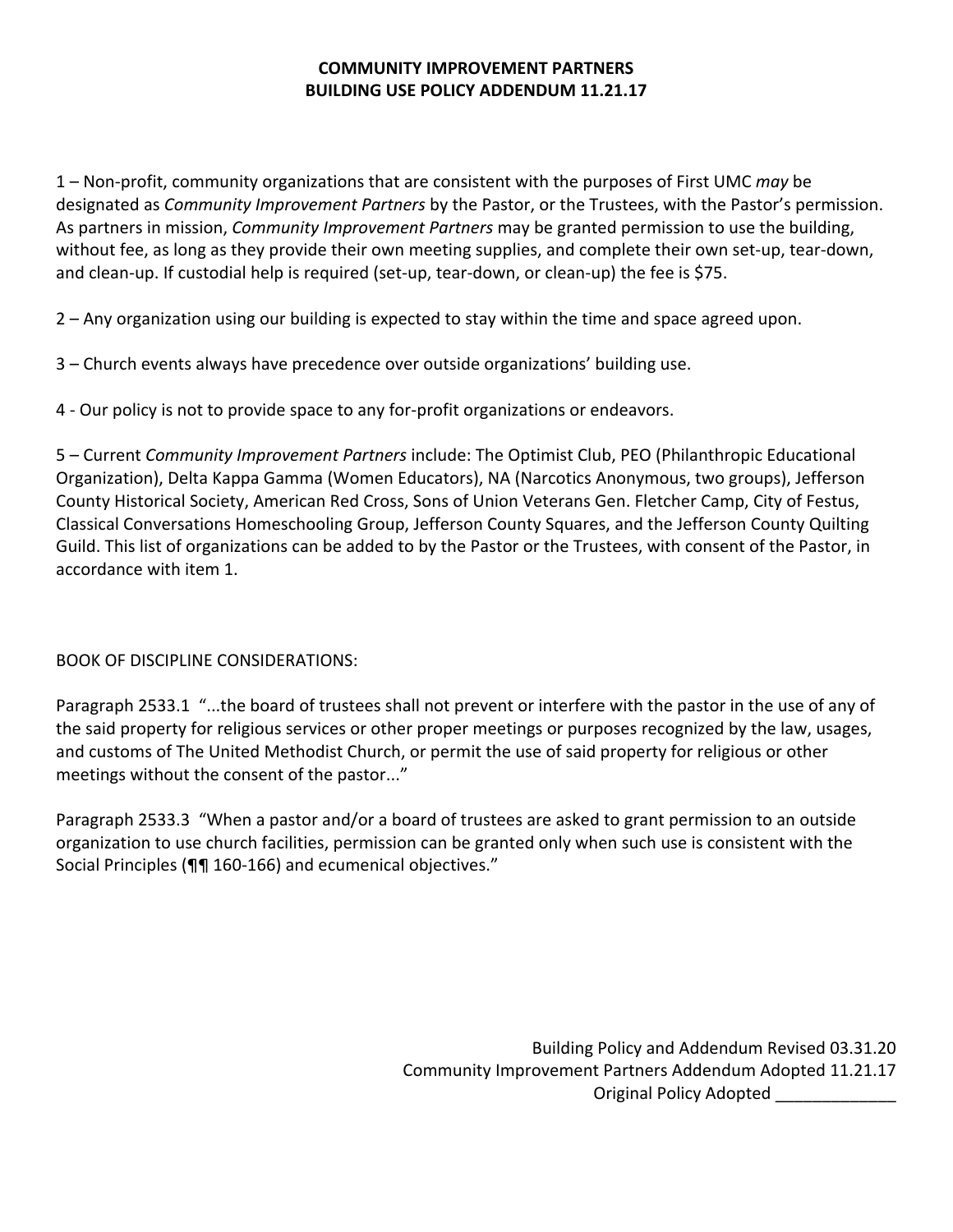## DEPOSIT AGREEMENT The First United Methodist Church of Festus/Crystal City 113 Grand Avenue, Festus, Missouri 63028 636.937.6205 www.FestusUMC.org Date  $\Box$

#### **WEDDING**

This agreement is entered into between the First United Methodist Church of Festus/Crystal City, MO, and

|                  | anc       |         |
|------------------|-----------|---------|
| for a wedding on | (date) at | (time). |

The Deposit is a grand total of all fees.

Detail of fees.

| Item |                          | <b>Amount</b> |
|------|--------------------------|---------------|
|      |                          | ς             |
|      |                          |               |
|      |                          |               |
|      |                          |               |
|      |                          |               |
|      |                          |               |
|      |                          |               |
|      |                          |               |
|      |                          |               |
|      |                          |               |
|      |                          |               |
|      |                          |               |
|      | <b>TOTAL DEPOSIT FEE</b> |               |
|      |                          |               |
|      |                          |               |

| A Deposit Fee has been received in the amount of \$ |  |
|-----------------------------------------------------|--|
| The Deposit Fee in words:                           |  |

By signing this document and paying the appropriate deposit, the date and time for the wedding is reserved, and signing below also indicates that the parties understand and accept the terms and conditions outlined in this brochure. **If the Pastor of the Church is notified to cancel the wedding in writing by both parties involved 6 months** before the event is scheduled, 90% (ninety) will be refunded within 90 (ninety) days of notification.

\_\_\_\_\_\_\_\_\_\_\_\_\_\_\_\_\_\_\_\_\_\_\_\_\_\_\_ \_\_\_\_\_\_\_\_\_\_\_\_\_\_\_\_\_\_\_\_\_\_\_\_\_\_\_ \_\_\_\_\_\_\_\_\_\_\_\_\_\_\_\_\_\_\_\_\_\_\_\_\_\_\_